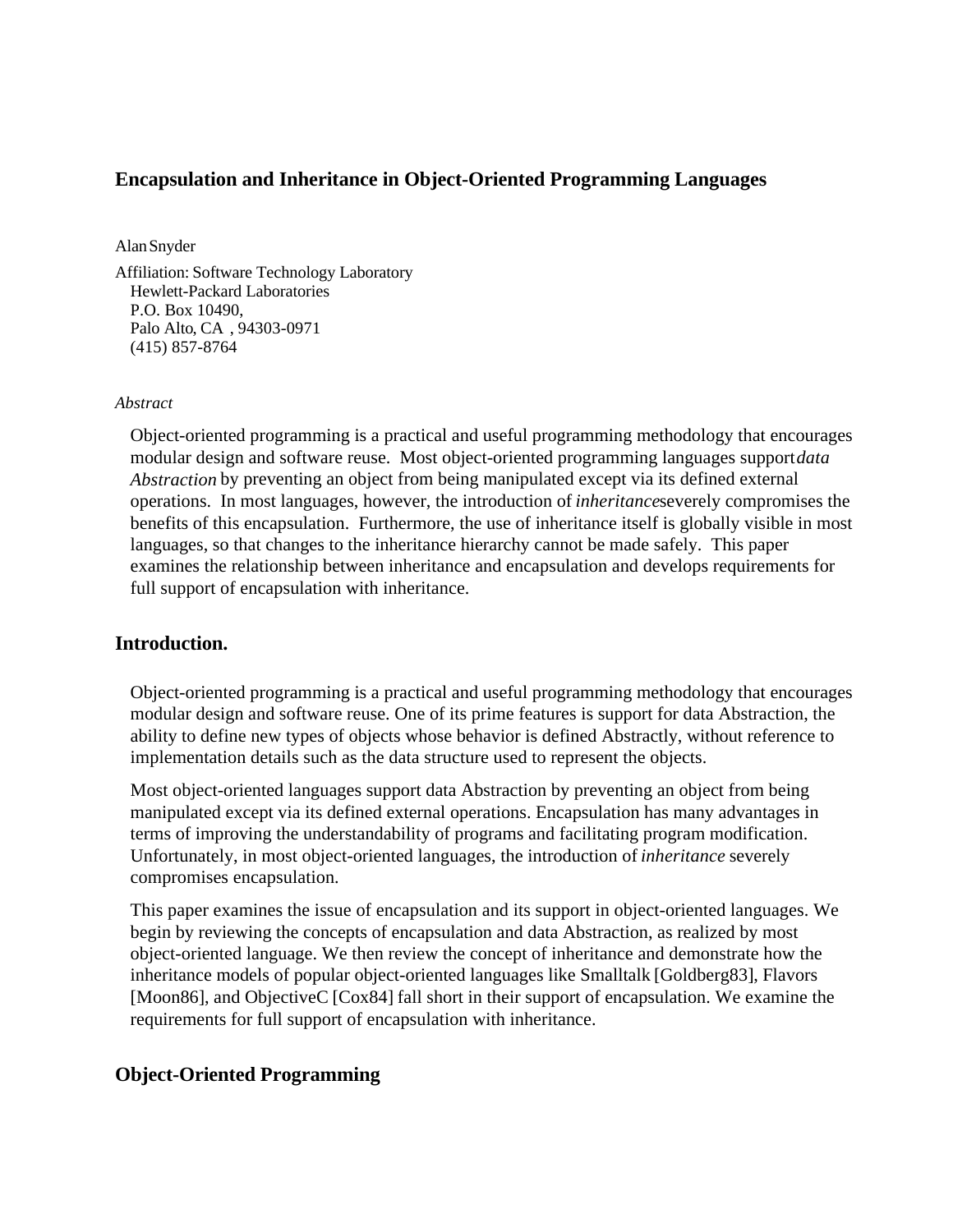Object-oriented programming is a programming methodology based on the following key characteristics:

- Designers define new classes (or types) of objects.
- Objects have operations defined on them.
- Invocations operate on multiple types of objects (i.e., operations are generic).
- Class definitions share common components using inheritance.

In this paper, we use the following model and terminology: An object-oriented programming language allows the designer to define new *classes* of objects. Each object is an *instance* of one class. An object is represented by a collection of *instance variables*, as defined by the class. Each class defines a set of named *operations* that can be performed on the instances of that class. Operations are implemented by procedures that can access and assign to the instance variables of the target object. Inheritance can be used to define a class in terms of one or more other classes. If a class *c* (directly) inherits from a class *p,* we say that *p* is a *parent* of *c* and that *c* is a *child* of *p.* The terms *ancestor* and *descendant* are used in the obvious way. *\* We avoid the traditional terms subclass and superclass because these terms are often used ambiguously to mean both direct and indirect inheritance.*

#### **Encapsulation**

Encapsulation is a technique for minimizing interdependencies among separately-written modules by defining strict external interfaces. The external interface of a module serves as a contract between the module and its clients, and thus between the designer of the module and other designers. If clients depend only on the external interface, the module can be reimplemented without affecting any clients, so long as the new implementation supports the same (or an upward compatible) external interface. Thus, the effects of compatible changes can be confined.

A module is *encapsulated* if clients are restricted by the definition of the programming language to access the module only via its defined external interface. Encapsulation thus assures designers that compatible changes can be made safely, which facilitates program evolution and maintenance. These benefits are especially important for large systems and long-lived data.

To maximize the advantages of encapsulation, one should minimize the exposure of implementation details in external interfaces. A programming language supports encapsulation to the degree that it allows *minimal* external interfaces to be defined and enforced. *\* One can always improve the encapsulation support provided by a language by extending it with additional declarations (in the form of machine readable comments, say) and writing programa to verify that clients obey these declarations. However, the effective result of this approach is that a new language has been defined (in a way that happens to avoid changing the existing compiler); the original language has not become any less deficient.* This support can be characterized by the kinds of changes that can safely be made to the implementation of a module. For example, one characteristic of an object-oriented language is whether it permits a designer to define a class such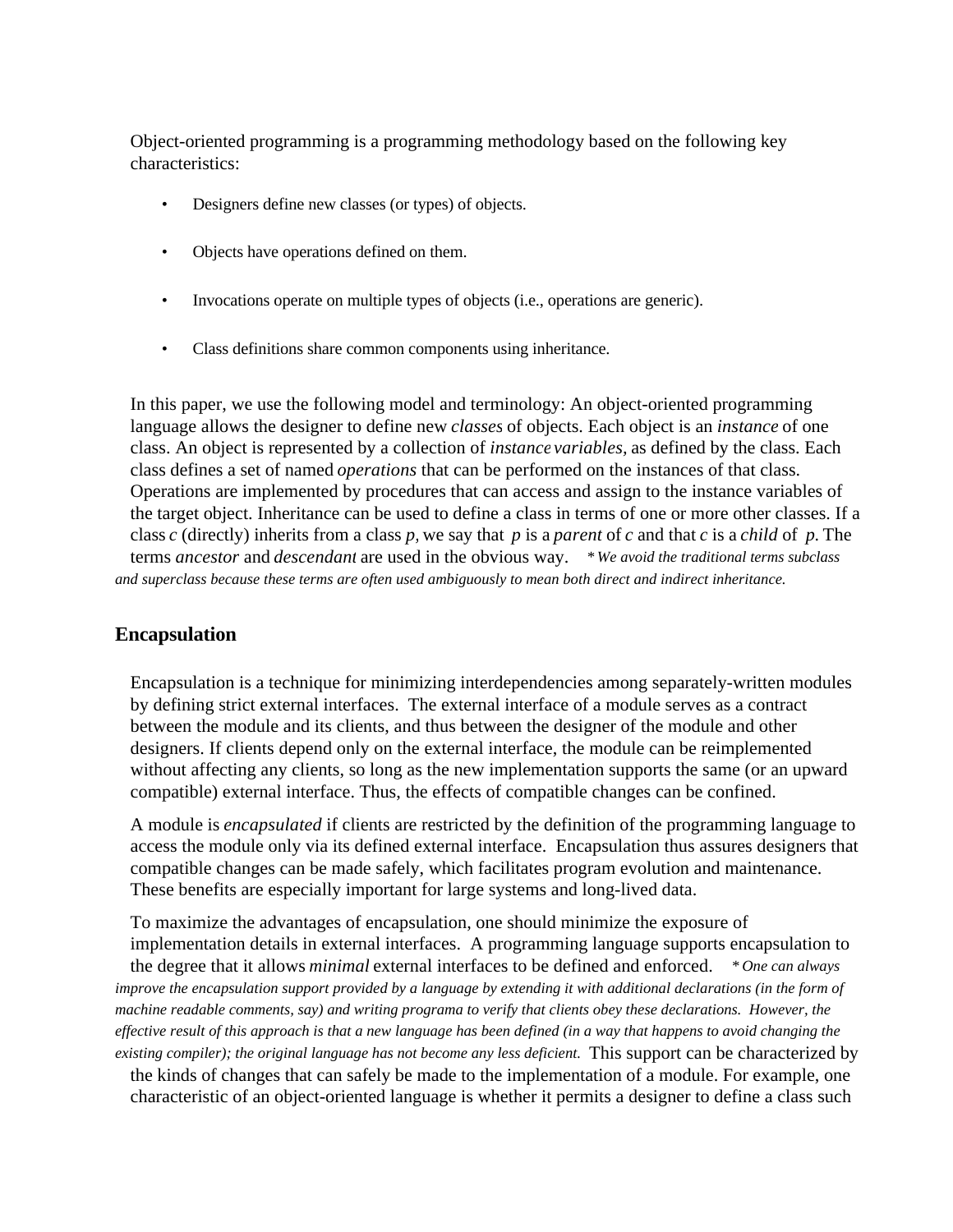that its instance variables can be renamed without affecting clients.

#### **Data Abstraction**

Data Abstraction is a useful form of modular programming. The behavior of an Abstract data object is fully defined by a set of Abstract operations defined on the object; the user of an object does not need to understand how these operations are implemented or how the object is represented.

Objects in most object-oriented programming languages are Abstract data objects. The external interface of an object is the set of operations defined upon it. Most object-oriented languages limit external access to an object to invoking the operations defined on the object, and thus support

encapsulation. *\* Most practical languages provide escapes from strict encapsulation to support debugging and the creation of programming environments. For example, in Smalltalk the operations instVarAt: and* instVarAt:put: *allow access (by numeric offset) to any named instance variable of any object [Goldberg83, p.247]*

*Because these escapes are not normally used in ordinary programming, we ignore them in this analysis.* Changes to the representation of an object or the implementation of its operations can be made without affecting users of the object, so long as the externally- visible behavior of the operations is unchanged.

A class definition is a module with its own external interface. Minimally, this interface describes how instances of the class are created, including any creation parameters. In many languages, a class is itself an object, and its external interface consists of a set of operations, including operations to create instances.

To summarize, objects in most object-oriented programming languages (including class objects) are encapsulated modules whose external interface consists of a set of operations; changes to the implementation of an object that preserve the external interface do not affect code outside the class definition. *\* In C++ [Stroustrup86], an operation performed on one object of a class can access the internals of other objects of the class; thus, the set of objects of a class is an encapsulated module rather than each individual object. We ignore this distinction in this paper as it does not affect our analysis.* If it were not for inheritance, the story would end here.

#### **Inheritance**

Inheritance complicates the situation by introducing a new category of client for a class. In addition to clients that simply instantiate objects of the class and perform operations on them, there are other clients (class definitions) that inherit from the class. To fully characterize an object-oriented language, we must consider what external interface is provided by a class to its children. This external interface is just as important as the external interface provided to users of the objects, as it serves as a contract between the class and its children, and thus limits the degree to which the designer can safely make changes to the class.

Frequently, a designer will want to define different external interfaces for these two categories of clients. Most object-oriented languages respond to this need by providing a much less restricted external interface to children of a class. By doing so, the advantages of encapsulation that one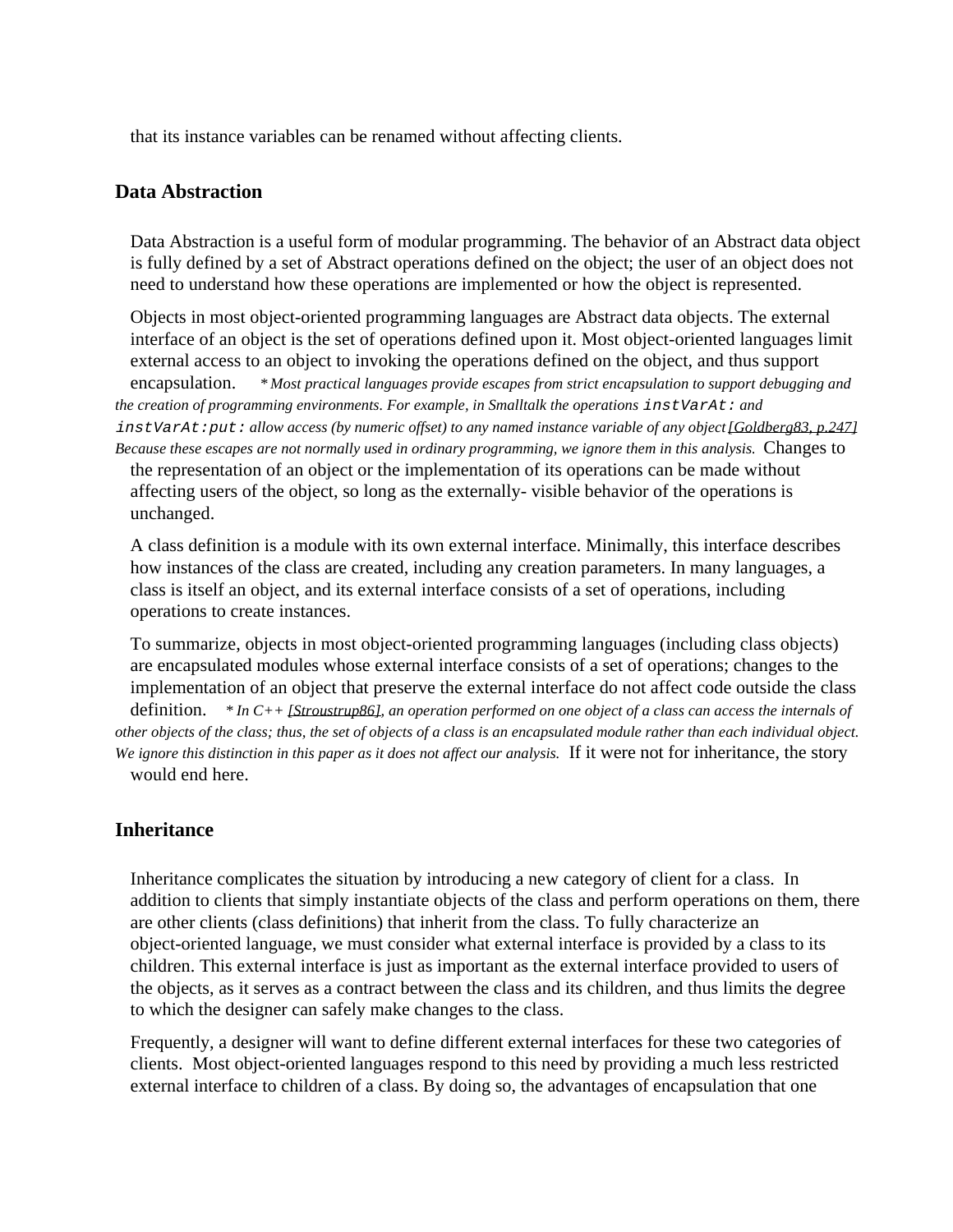associates with object-oriented languages are severely weakened, as the designer of a class has less freedom to make compatible changes. This issue would be less important if the use of inheritance were confined to individual designers or small groups of designers who design families of related classes. However, systems designers have found it useful to provide classes designed to be inherited by large numbers of classes defined by independent applications designers (the class *window* in the Lisp Machine window system [Weinreb81] is a good example); such designers need the protection of a well-defined external interface to permit implementation flexibility.

We will begin our examination of inheritance with the issue of access to inherited instance variables.

### **Inheriting Instance Variables**

In most object-oriented languages, the code of a class may directly access all the instance variables of its objects, even those instance variables that were defined by an ancestor class. Thus, the designer of a class is allowed full access to the representation defined by an ancestor class.

This property does not change the external interface of individual objects, as it is still the case that the instance variables of an object are accessible only to operations defined on that object. However, it does change the external interface of the class (as seen by its descendants), which now (implicitly) includes the instance variables.

Permitting access to instance variables defined by ancestor classes compromises the encapsulation characteristics stated above: Because the instance variables are accessible to clients of the class, they are (implicitly) part of the contract between the designer of the class and the designers of descendant classes. Thus, the freedom of the designer to change the implementation of a class is reduced. The designer can no longer safely rename, remove, or reinterpret an instance variable without the risk of adversely affecting descendant classes that depend on that instance variable.

In summary, permitting direct access to inherited instance variables weakens one of the major benefits of object-oriented programming, the freedom of the designer to change the representation of a class without impacting its clients.

### **Accessing Inherited Variables Safely**

To preserve the full benefits of encapsulation, the external interfaces of a class definition should not include instance variables. Instance variables are protected from direct access by users of an object by requiring the use of operations to access instance variables. The same technique can be used to prevent direct access by descendant classes.

Additional language support is required to permit instance variable access operations to be used effectively by descendant classes. Ordinary operation invocation on **self** *\* In Smalltalk and many of its derivatives,* self *is used within an operation to refer to the object that the operation is, being performed on. Names used in other languages for the same purpose include me and this* is inadequate, as it may invoke the wrong operation (if the operation is redefined by the class or one of its descendants). Instead, a way is needed to directly invoke (on is inadequate, as it may invoke the wrong operation (if the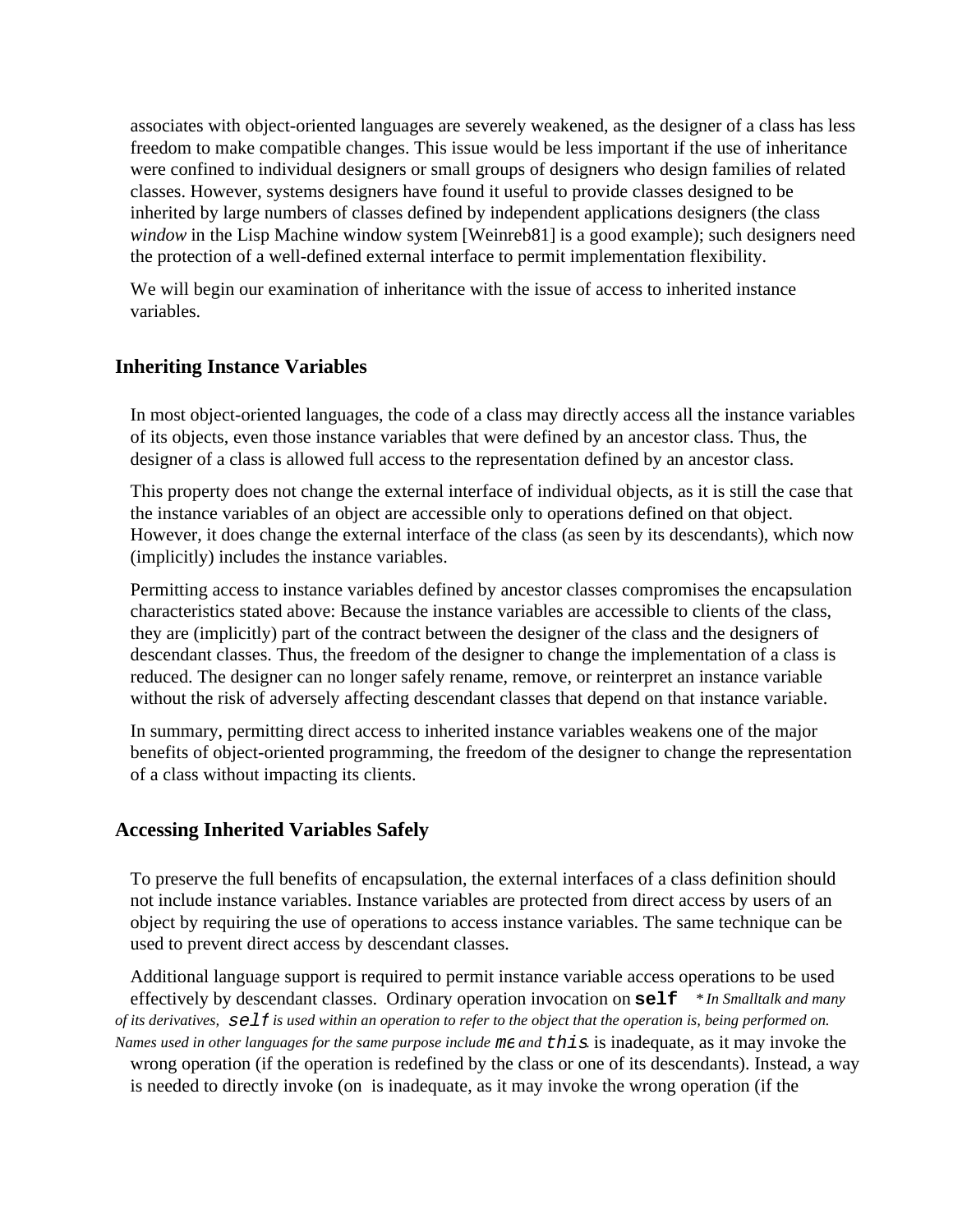operation is redefined by the class or one of its descendants). Instead, a way is needed to directly invoke (on **self**) an operation as defined by a parent class. Smalltalk provides a mechanism in the context of single inheritance: the pseudo-variable **super**. Performing an operation on **super** is like performing an operation on **self**, except that the search for the operation to invoke starts with the parent of the class in which the invocation appears, instead of with the class of **self**. Equivalent features using compound names (parent and operation) to specify the desired operation are provided by CommonObjects [Snyder85a], Trellis/Owl [Schaffert86], extended Smalltalk *\* We use the term "extended Smalltalk' to refer to the multiple inheritance extension to Smalltalk defined by Borning and Ingalls.*, extended Smalltalk [Borning82], and C++ [Stroustrup86]. Because the search for the proper operation starts at a statically known class, invoking an operation in this manner can be more efficient than normal operation invocation; in some implementations, no run-time lookup is required.

There are several possible objections to using operations to access inherited instance variables. Most of these objections also apply to the ordinary case of using operations to access the instance variables of an object, and they can be resolved the same way: Syntactic abbreviations allow the inheriting class to use ordinary variable reference syntax to invoke these operations [Snyder85a]. *\* This option is a special case of a general construct which we call pseudo variables [Snyder85b]. A pseudo variable looks like an ordinary lexical variable, but the effect of referencing or assigning to the variable is to execute arbitrary (possibly user-specified) code.* Inline substitution avoids the overhead of invoking a procedure (at the cost of requiring recompilation of the client if an ancestor class is incompatibly changed).

The most serious objection to this solution is that it requires the cooperation of the designer of the ancestor class that defines the instance variable (as well as the designers of all intervening ancestors), since no access to an inherited instance variable is possible unless appropriate operations have been provided. We claim this is as it should be. If you (as designer of a class) need access to an inherited instance variable and the appropriate operations are not defined, the correct thing to do is to negotiate with the designer(s) of the ancestor class(es) to provide those operations.

 *\* A software development environment might allow you to circumvent this restriction, say by temporarily defining those operations yourself. However, if you seriously intend to leverage off someone else's code, such negotiation is essential.*

One problem with this scenario is that the instance variable operations defined on a class for the benefit of its descendants may not necessarily be appropriate for users of instances of the class, yet they are publically available. A convenient solution (provided by Trellis/Owl) is to declare that some operations are available only for direct invocation (on **self**) by descendant classes, but are not part of the external interface of objects of the class. This notion is a generalization of the "private operations" provided by various languages, including Trellis/Owl and C++. It gives the designer fine-grained control over the external interfaces provided to the two categories of clients of a class.

If instance variables are not part of the external interface of a parent class, then it is not proper to merge inherited instance variables with instance variables defined locally in a class (as is done by Flavors). Clearly, if a local instance variable and an inherited instance variable with the same name wind up as a single instance variable, then changing the name of the instance variable in the parent is likely to change the behavior of the child class. It is also inappropriate to signal an error if a class defines an instance variable with the same name as an inherited instance variable (as is done by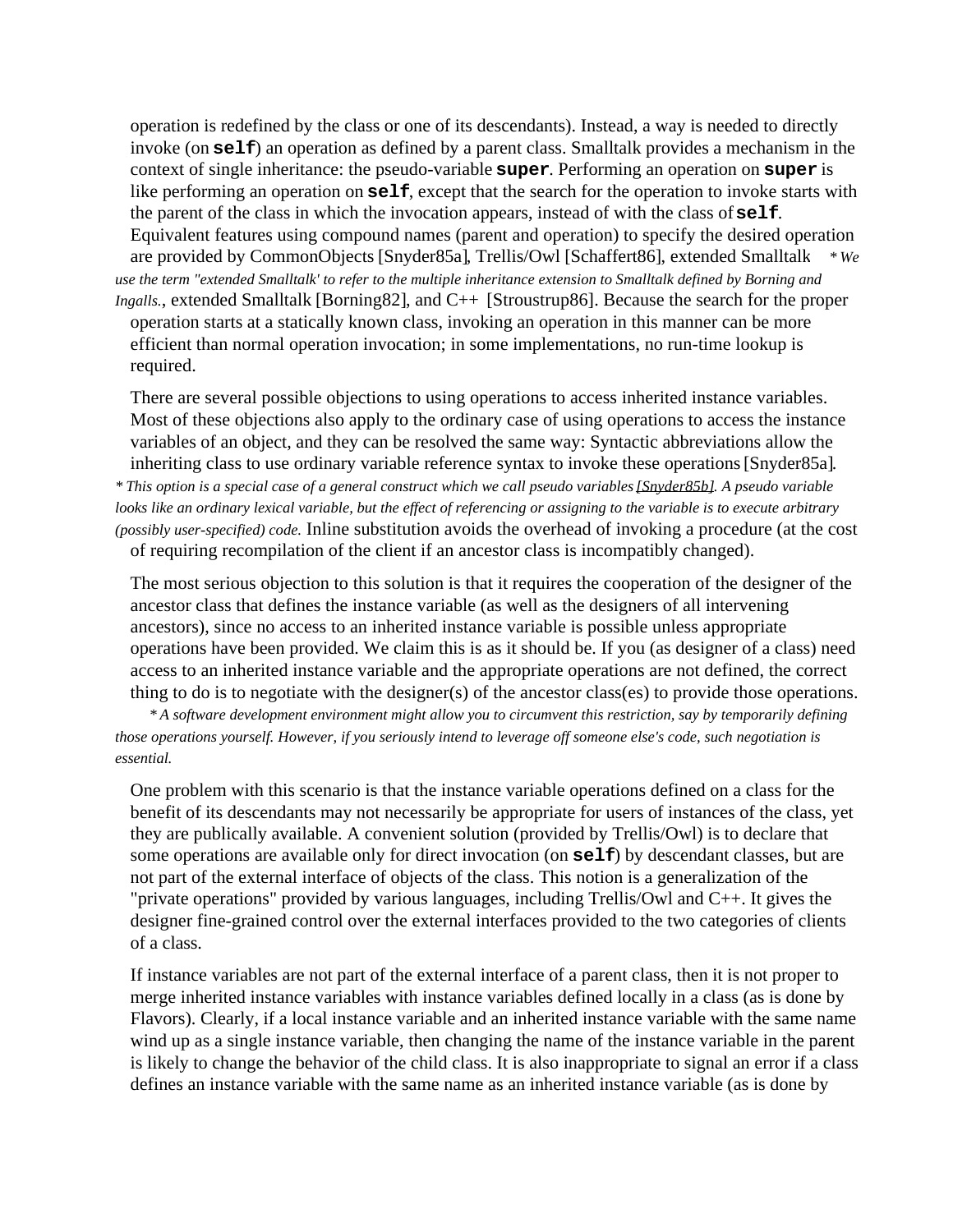Smalltalk), as changing the name of an instance variable could make a descendant class illegal. Similar objections apply to merging instance variables defined by multiple parents (as is done by Flavors), or signalling an error if multiple parents define instance variables with the same name (as is done by extended Smalltalk).

## **The Visibility of Inheritance**

A deeper issue raised by inheritance is whether or not the use of inheritance itself should be part of the external interface (of the class or the objects). In other words, should clients of a class (necessarily) be able to tell whether or not a class is defined using inheritance?

If the use of inheritance is part of the external interface, then changes to a class definition's use of inheritance may affect client code. For example, consider a class that is defined using inheritance. Suppose the designer of that class decides that the same behavior can be implemented more efficiently by writing a completely new implementation, without using the previously inherited class. If the previous use of inheritance was visible to clients, then this reimplementation may require changes to the clients. The ability to safely make changes to the inheritance hierarchy is essential to support the evolution of large systems and long-lived data.

This issue raises the fundamental question of the purpose of inheritance. One can view inheritance as a private decision of the designer to "reuse" code because it is useful to do so; it should be possible to easily change such a decision. Alternatively, one can view inheritance as making a public declaration that objects of the child class obey the semantics of the parent class, so that the child class is merely *specializing* or *refining* the parent class. This question is addressed in the context of knowledge representation in [Brachman85].

Our position is that being able to use inheritance without making a public commitment to it in the external interface of a class is valuable, and we will analyze how existing object-oriented languages support this option. We will begin by considering only the single inheritance case, i.e., where the inheriting class (the *child*) directly inherits from a single class (the *parent*). Multiple inheritance introduces additional problems and will be discussed below.

### **Excluding Operations**

Most object-oriented languages promote inheritance as a technique for specialization and do not permit a class to "exclude" an inherited operation from its own external interface. However, if inheritance is viewed as an implementation technique, then excluding operations is both reasonable and useful.

For example, consider the Abstractions *stack* and *deque,* where a *stack* is a queue that permits elements to be added or removed from one end, and a *deque* is a queue that permits elements to be added or removed from either end. The external interface of a *deque* is a superset of the external interface of a *stack:* a *deque* has two additional operations for adding and removing elements from the "back end".

The simplest way to implement these two Abstractions (at least for prototyping purposes) is to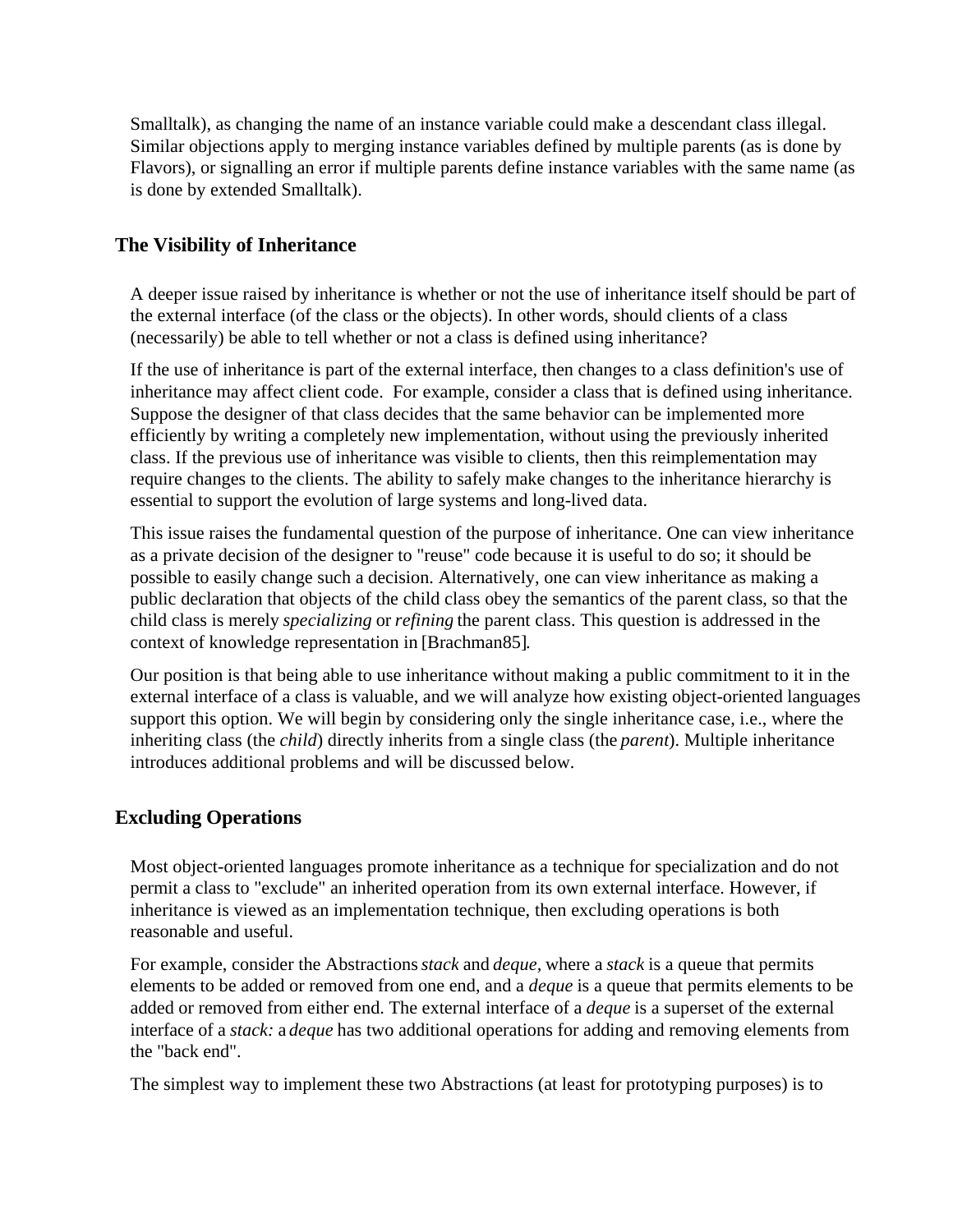define the class *stack* to inherit from the class *deque,* and exclude the extra operations. *Stack* inherits the implementation of *deque,* but is not a specialization of *deque,* as it does not provide all the *deque* operations.

The ability for a class to exclude operations defined by its parents is provided in CommonObjects. Of courage, this effect can be achieved in any object-oriented language simply by redefining the operation in the child class to signal an error when invoked. Doing so, however, fails to take full advantage of static type checking (it languages like Trellis/Owl and C++) and can lead to unnecessary name conflicts involving the "excluded" operations.

Even if a child excludes an inherited operation from its external interface, it is useful to be able to invoke the operation (on **self**) within the child. Ordinary operation invocation cannot be used, because the operation is not defined on instances of the child. However, as described above in the section on accessing inherited instance variables, several languages (including CommonObjects) provide the required ability to directly invoke an operation defined by a parent class.

# **Subtyping**

One way in which inheritance can appear in the external interface of a class is *subtyping,* the rules by which objects of one type (class) are determined to be acceptable in contexts expecting another type (class). In statically-typed languages like Trellis/Owl, Simula [Dahl66], and C++, subtyping rules are of critical importance because they determine the legality of programs. In dynamically-typed languages like Common Lisp [Steele84], subtyping rules affect the results of type predicates.

Many object-oriented languages relate subtyping and inheritance. For example, in Trellis/Owl, Simula, and  $C_{++}$  a class *x* is a subtype of a class *y* if and only if *x* is a descendant of *y*. If the designer should reimplement class *x* so that it inherits from class *z* instead of *y,* client programs that assume  $x$  is a subtype of  $y$  would no longer be legal, even if the *intended* external interface of  $x$ (the operations) is unchanged. Thus, the use of inheritance is exposed via the subtyping rules. *should be noted that although equating subtyping of classes with inheritance entails a loss of flexibility, it has significant implementation disadvantages in statically-typed languages like those mentioned, where the cost of performing an operation involves at most an extra level of indirection.*

To avoid this problem, subtyping should not be tied to inheritance. Instead, subtyping should be based on the behavior of objects. If instances of class *x* meet the external interface of class *y*, then *x* should be a subtype of *y.* The example above demonstrates that the implementation hierarchy need not be the same as the type hierarchy (as defined by object behavior) [Canning85]. In that example, *stack* inherits from *deque* but is not a subtype of *deque,* and *deque* is a subtype of *stack* but does not inherit from *stack.*

Behavioral subtyping cannot be deduced without formal semantic specifications of behavior. Lacking such specifications, one can deduce subtyping based solely on syntactic external interfaces (i.e., the names of the operations) [Cardelli84]. Alternatively (or in addition), one can allow the designer of a class to specify which other classes it is a subtype of. The default may be that a class is a subtype of each of its parents. However, as demonstrated by the example, the designer must be able to specify that the class is not a subtype of a parent or that the class is a subtype of an unrelated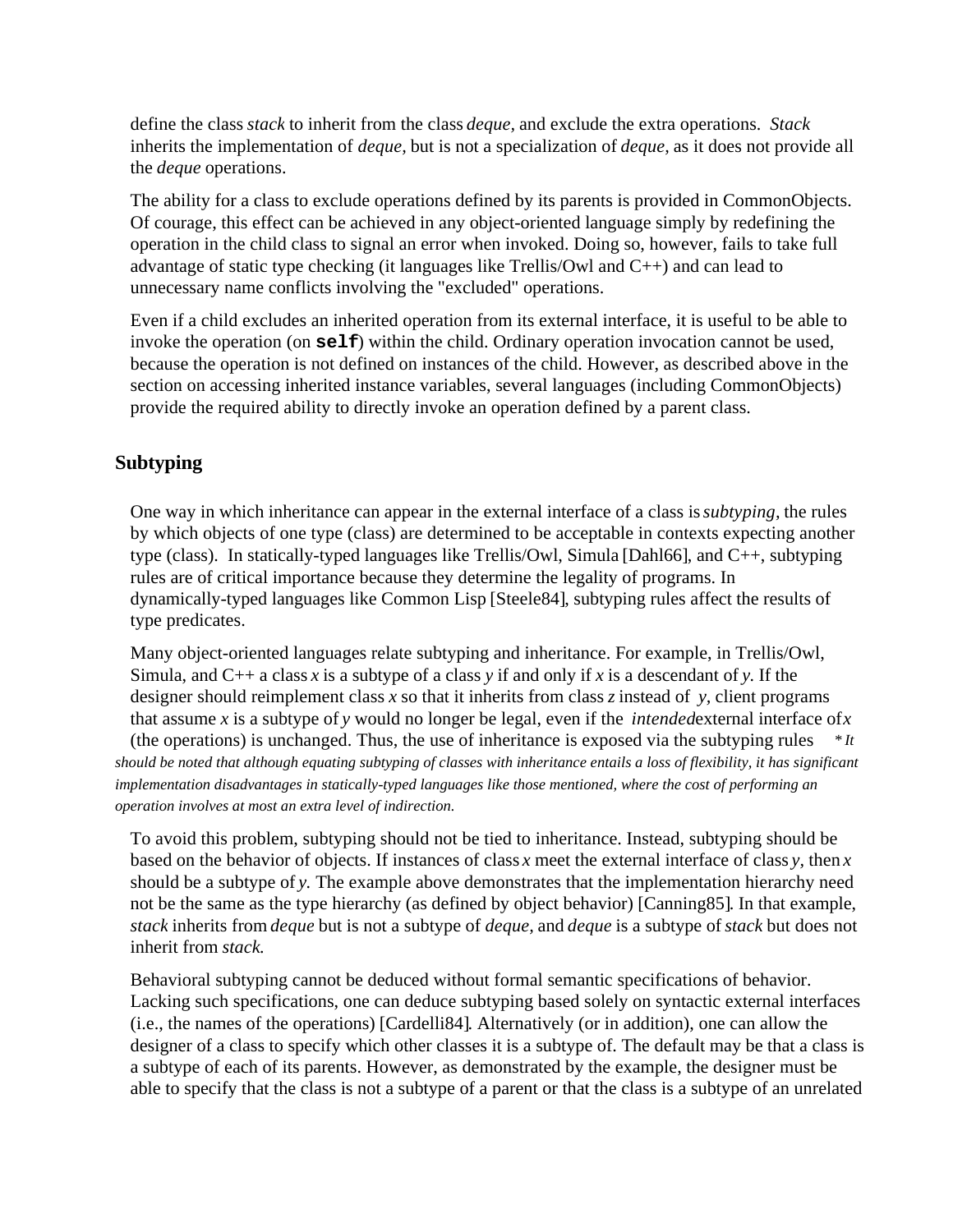class (not its parent). The first case arises when the behavior of the objects is incompatible with the interface of parent object. The second case arises when the class is supporting the external interface of another class without sharing its implementation.

CommonObjects, an object-oriented extension to Common Lisp, is an example of a language that allows the designer to specify the type hierarchy independently of the inheritance hierarchy. In Common Lisp, type checking is defined in terms of a predicate **typep** that takes two arguments, an object and a type specification, and returns true if and only if the object is a member of the specified type. CommonObjects classes are integrated into the Common Lisp type system such that if the object given to **typep** is an instance of a class and the type specification is a class name, then the **:typep** operation is performed on the object (with the type specification as the argument) to determine the result of **typep**. The designer of a class can write an arbitrary predicate for this operation, although a default is provided. *\* Smalltalk defines an operation* isKindOf *on all objects that tests whether the object is an instance of a class or one of its descendants; however, it is not clear that this operation can usefully be redefined.*

The following operations would be used in the above example:

```
 (define-method (stack :typep) (the-type)
  (equal the-type 'stack))
(define-method (deque :typep) (the-type)
  (or (equal the-type 'deque)
      (equal the-type 'stack)
      ))
```
This primitive mechanism is sufficient, but is neither convenient nor reliable. A better solution would explicitly represent subtyping relationships and ensure transitivity.

### **Attribute Visibility**

If the use of inheritance is not part of the external interface of a class, then clients of the class may not directly refer to ancestors of the class. Specifically, a class may refer to its parents, but not its more distant ancestors.

As mentioned above, it is useful for a class to be able to invoke an operation defined by a parent. In most languages that support this feature, the desired operation is specified by a compound name consisting of the name of the parent class and the name of the operation. This solution is sufficient: To access an operation of a more distant ancestor without violating encapsulation, that operation must be passed down via all intervening ancestors including at least one parent. Trellis/Owl and extended Smalltalk allow a class to directly name an operation of a non-immediate ancestor. As a result, in these languages, the names of ancestor classes are unavoidably part of the external interface of a class.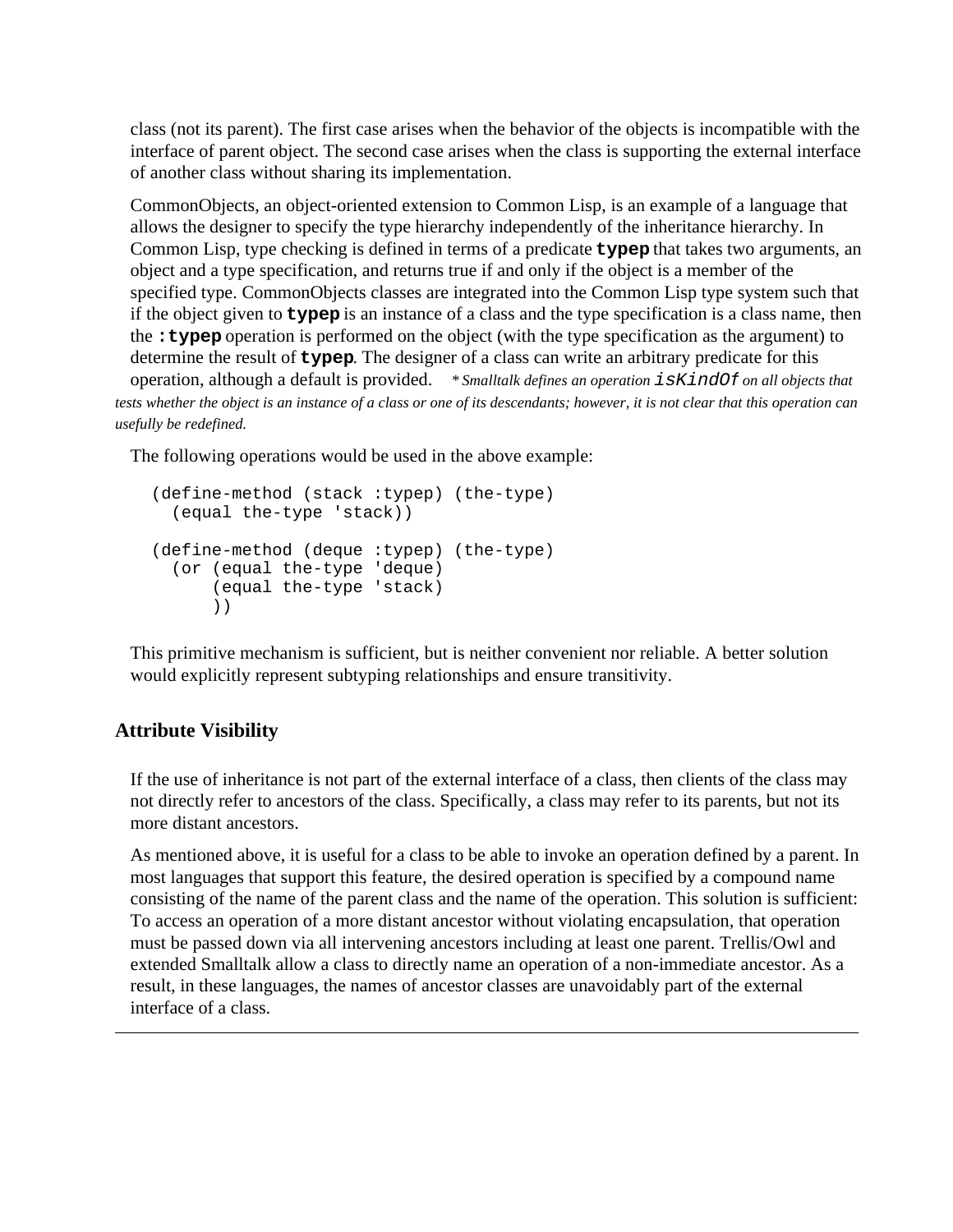

Figure 1: Example of multiple Inheritance.

#### **Multiple Inheritance**

Multiple inheritance means that a class can have more than one parent. One can view a class (call it the *rootclass*) as forming the root of a directed (acyclic) graph, which we will call an*inheritance graph,* where each class is a node and there is an arc from each class to each of its parents. Figure 1 shows an inheritance graph with multiple inheritance. In this example, class *x* is the root class. Class *x* inherits from classes *y1* and *y2,* and classes *y1* and *y2* both inherit from class *z.*

There are two strategies in common use for dealing with multiple inheritance. The first strategy attempts to deal with the inheritance graph directly. The second strategy first flattens the graph into a linear chain, and then deals with that chain using the rules for single inheritance.

#### **Graph-Oriented Solutions**

Trellis/Owl and extended Smalltalk are examples of object-oriented languages whose semantics model the inheritance graph directly. In these languages, operations are inherited along the inheritance graph until redefined in a class. If a class inherits operations with the same name from more than one parent, the conflict must be resolved in some way. One way is to redefine the operation in the child class; the new definition can invoke the operations defined by the parent classes. To invoke all definitions of an operation in the inheritance graph (e.g., all **display** operations), each class could define an operation that invokes the operation on each of its parents and then performs any local computation, resulting in a depth-first traversal of the inheritance graph. Extended Smalltalk provides a convenient syntax for invoking an operation on each parent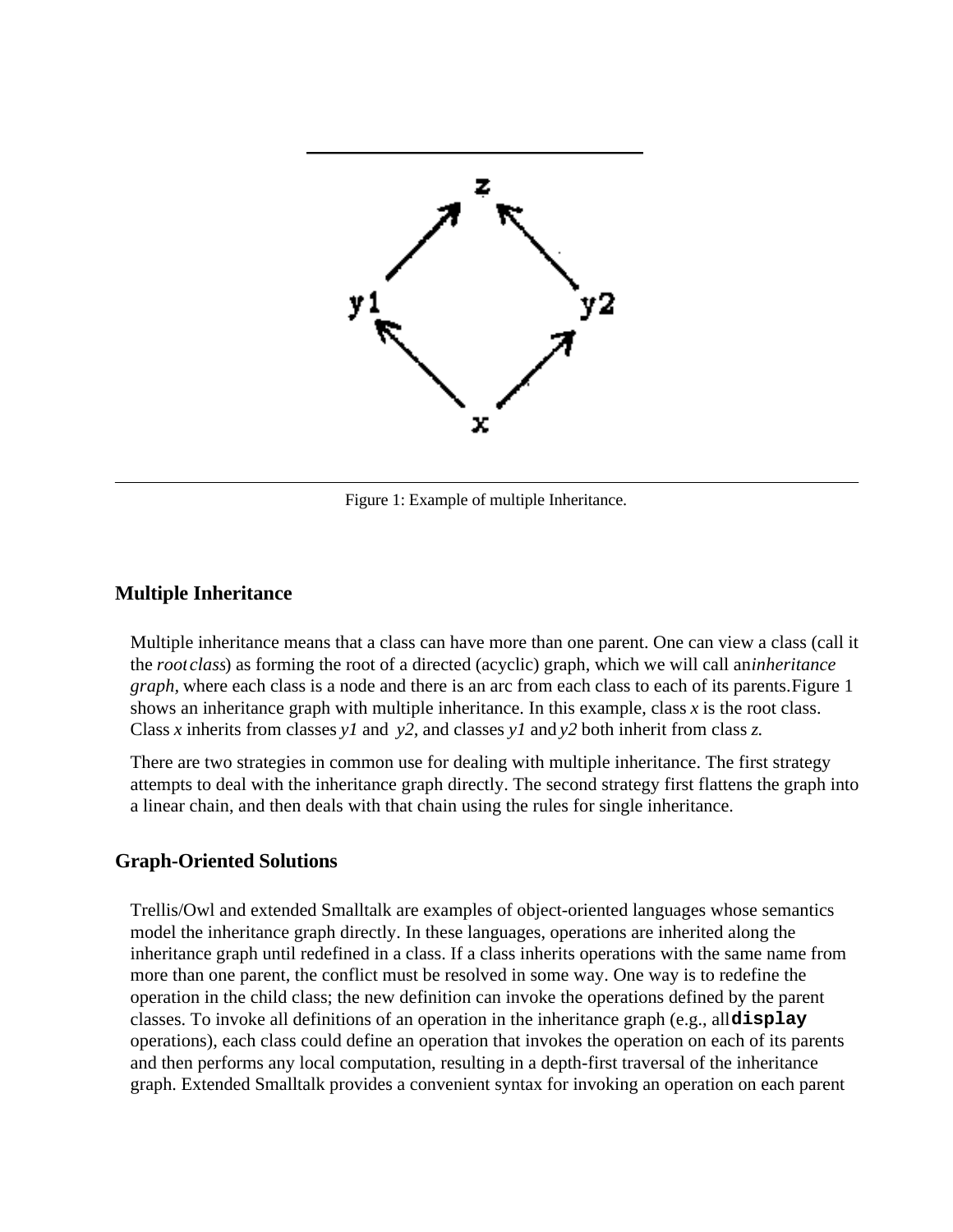of a class.

In these languages, the interesting issues arise when the graph is not a tree, i.e., when a single class is reachable from the root class by multiple paths (as in Figure 1). Trellis/Owl and extended Smalltalk adopt similar solutions for resolving the conflict when a class attempts to inherit an operation from more than one parent: It is an error *\* Trellis/Owl signals an error at compilation time; extended Smalltalk creates an operation for the class that signals an error when invoked.* if a class inherits operations with the same name from two or more parents, but *only* if the operations are actually different. In other words, if the *same* operation (from the same class) is inherited by a class via different paths through the inheritance graph, it is not an error.



Figure 2: Altering the inheritance structure.

This same-operation exception is motivated by convenience, as operation conflicts are inevitable when there is merging in the inheritance graph. Although this exception may at first glance seem innocuous, it forces the use of inheritance to be part of the external interface.

Consider further the example shown in Figure 1. If an operation  $\rho$  is defined (only) by the class<sub>z</sub>, it will be inherited by  $yI$  and  $y2$  and then by  $x$  (with no error). Now suppose the class  $y2$  is reimplemented so that it no longer inherits from  $\zeta$  (see Figure 2) but still supports the same behavior. Class *x* will now be in error, because it is inheriting two *different* operations named *o,* one from class *z* via class  $v1$  and one from class  $v2$ . (The operations are different yet have equivalent behavior on objects of their respective classes.) Thus, the change to class  $y2$  to stop inheriting from *z* was visible to class *x*, a client of class  $y2$ . The external interface of  $y2$  was therefore changed, even though the external interface of its instances remains unchanged (the instances have the same externally-visible behavior).

To prevent the use of inheritance from necessarily becoming part of the external interface of a class, one must abandon the convenient same-operation exception to the rule regarding operation conflict. An alternative conflict resolution technique that avoids this problem is to select the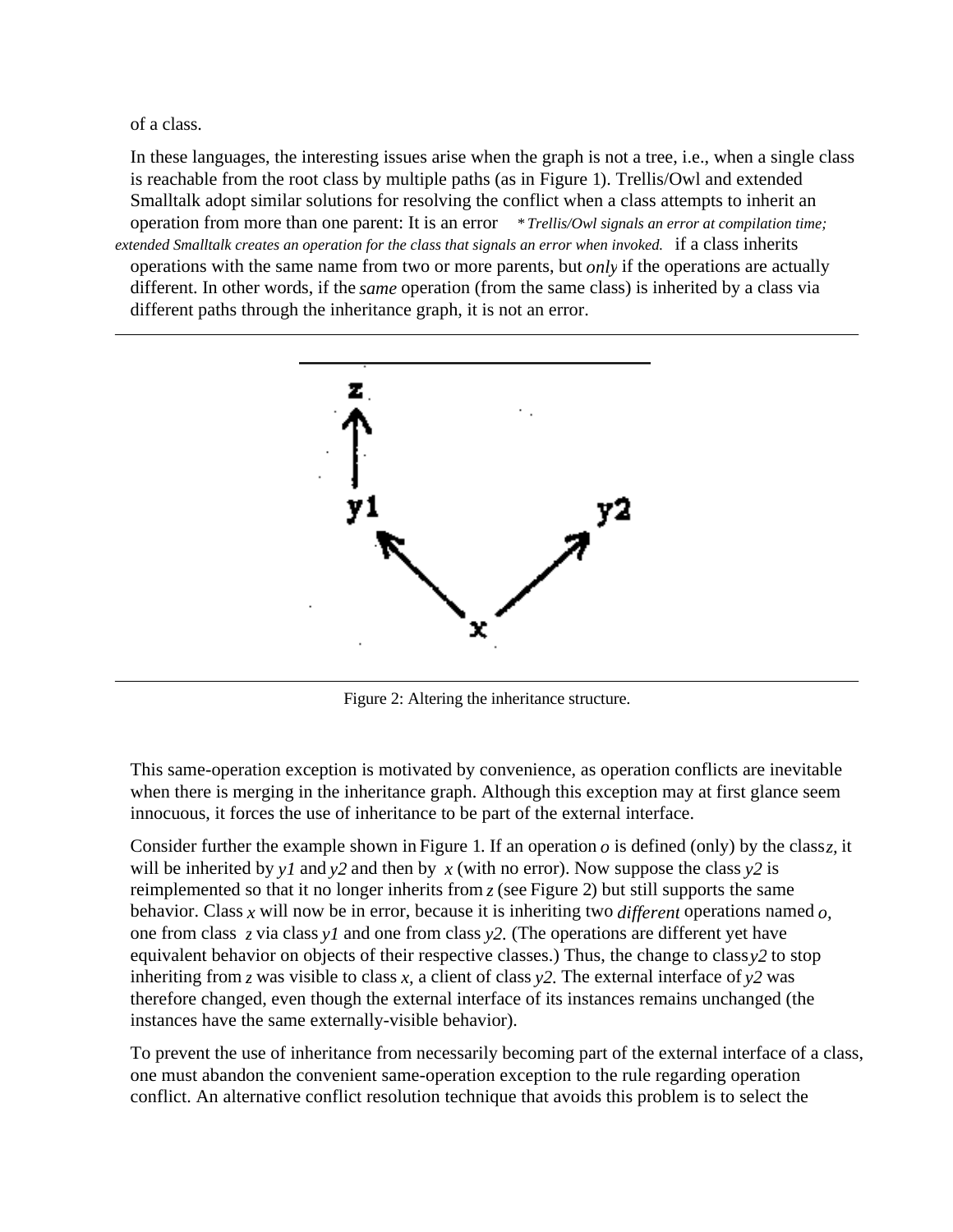operation from the "first" parent that defines one (based on the textual order in which the parents are named); this alternative is undesirable because it fails to warn the designer about unintentional conflicts.

Another attribute of the graph-oriented solution is that only one set of instance variables is defined for any ancestor class, regardless of the number of paths by which the class can be reached in the inheritance graph. For example, in Figure 1, an instance of *x* contains one of each instance variable defined by *z,* not two.

While this result is usually desirable, it introduces potential problems. For example, using a depth-first traversal (as described above) on an inheritance graph with merging will result in some operations being invoked more than once on the same set of instance variables. As a result, a designer cannot change the use of inheritance within a class without the danger of breaking some descendant class.

Consider the structure shown in Figure 2. Suppose the operation  $\sigma$  is defined by classes *z*,  $y^2$ , and *x*, where the definition of  $\sigma$  in class  $x$  invokes operation  $\sigma$  on both parents. Now suppose the designer of class  $y^2$  decides to reimplement  $y^2$  to inherit from *z* in a manner that preserves the external behavior of objects of class *y2;* assume that class *y2* will either inherit

*o* from *z* or will revise its definition of *o* to invoke *o* as defined by *z*. The operation *o* on class *x* will now have the effect of invoking the operation  $\rho$  on class  $\zeta$  twice, on the same set of instance variables. If *o* on *z* has side-effects, the result might not be acceptable. Thus, in this example, a change to the use of inheritance by a class (*y2*) has broken one of its clients (*x*), even though its operations have the same external behavior; the use of inheritance is therefore (implicitly) part of the external interface of the class *y2.*

# **Linear Solutions**

The second strategy for dealing with multiple inheritance is to first flatten the inheritance graph to a linear chain, without duplicates, and then treat the result as single inheritance. This strategy is used by Flavors (as recently revised) [Moon86] and CommonLoops [Bobrow86]. These languages use similar algorithms for creating a total ordering that preserves the ordering along each path through the inheritance graph (a class never appears after one of its ancestors). Flavors attempts as well to preserve the relative ordering of the parents of a class (the first parent of a class never appears after the second, etc.); an error is signalled if no total ordering exists that satisfies all such constraints.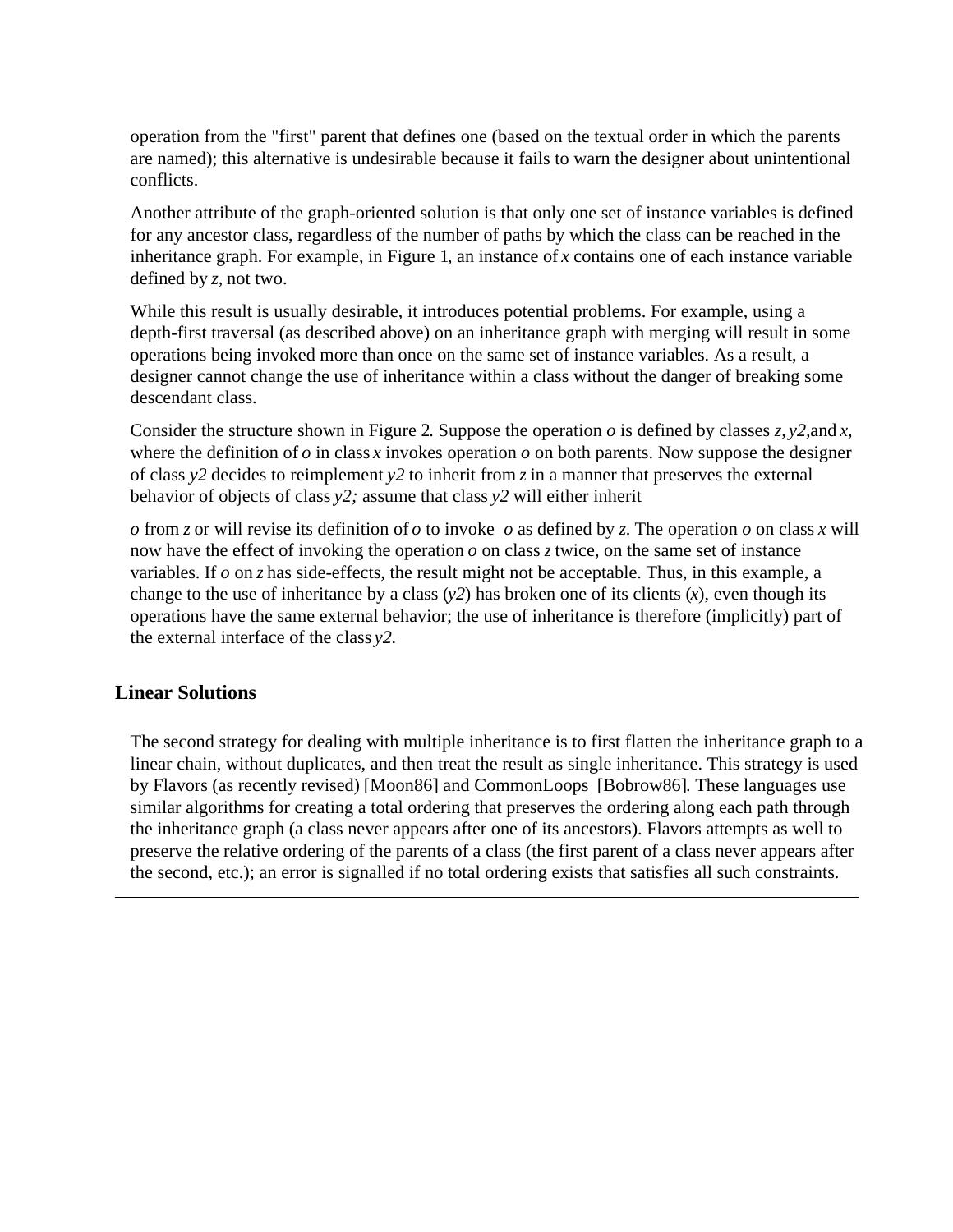

Figure 3: Linearized multiple inheritance.

While the relative ordering of a class and its ancestors is preserved in the total ordering, unrelated classes can be inserted between a class and its parent. For example, the inheritance graph shown in Figure 1 would be transformed into the chain shown in Figure 3. Note that the class *y2* now appears between class *y1* and its parent class *z.* Thus, although these languages treat the computed inheritance chain as single inheritance, the computed inheritance chain has the unusual property that the "effective parent" of a class *c* may be a class of which the designer of class c has absolutely no knowledge.

One problem with this solution is that in the case of operation conflicts (two or more parents defining the same operation), one operation will be selected even if there is no clearly "best" choice. Consider the above example: If operation  $o$  is defined only by classes  $yI$  and  $y2$ , then class  $x$ will inherit the operation defined by class *y1.* This selection assumes that the ordering of parents in a class definition is significant. Although such conflicts are likely to be unintentional, no warning is given.

Another problem involves the ability of a class to reliably communicate with its "real" parents. CommonLoops allows a class to invoke its "effective parent" (its parent in the computed inheritance chain) using a notation similar to **super** in Smalltalk. Flavors provides a declarative mechanism called method combination that is essentially equivalent. These mechanisms avoid the problem of unintentional multiple invocations of operations that can occur using graph-oriented solutions. However, these mechanisms make it difficult for a class to reliably set up private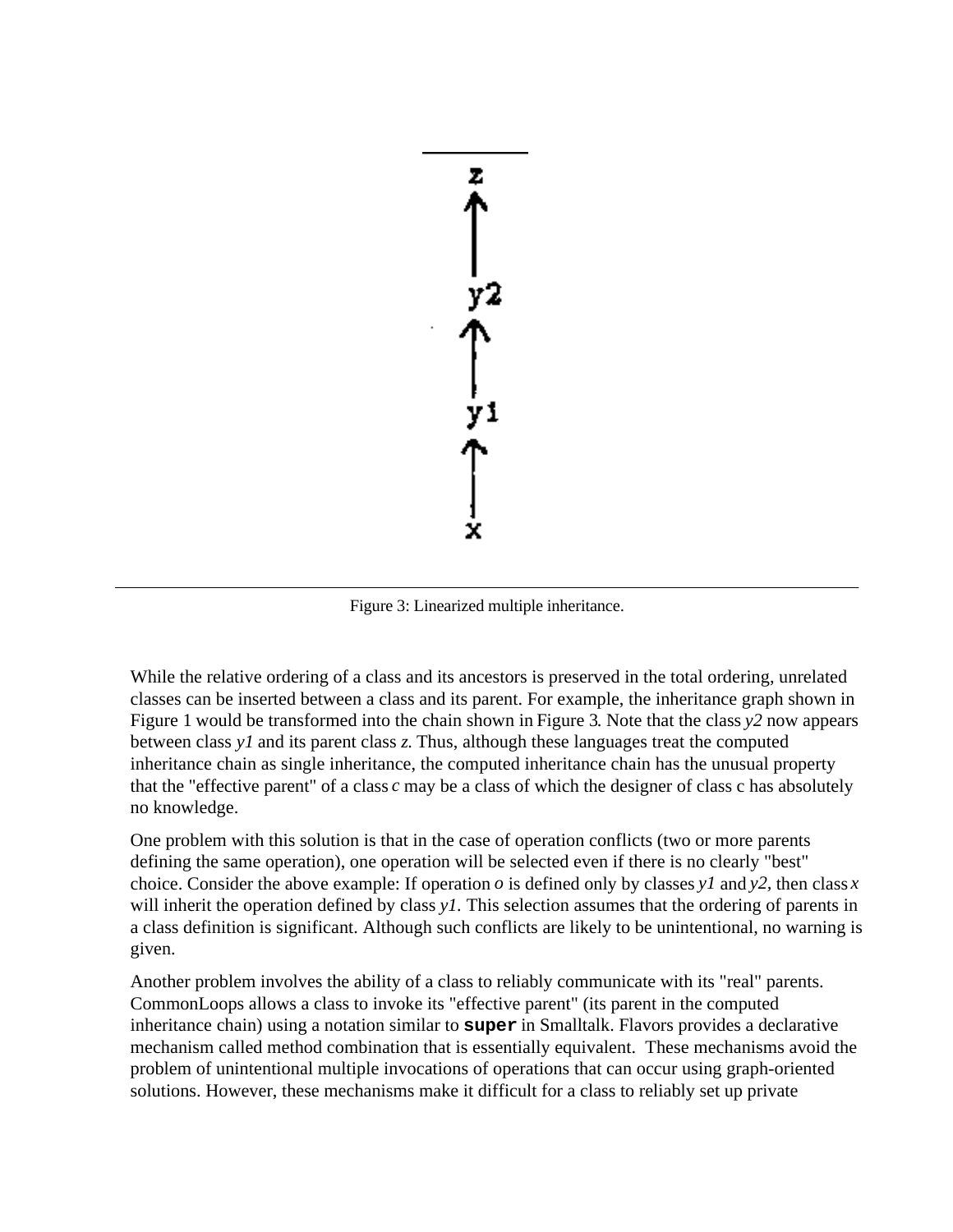communication with a parent, given the interleaving of classes that can occur when the inheritance chain is computed.

In the above example, suppose that class *y1* wants to communicate privately with its parent *z;* specifically, it wants to invoke (public) operations defined by *z* without being affected by redefinitions of those operations by other classes. This kind of private communication is easily arranged in the graph-oriented languages (Trellis/Owl and extended Smalltalk) by directly naming the operations of *z.* However, using **super** or its equivalent, class *y1* can directly invoke only operations of its "effective parent", which in this case is *y2;* if *y2* happened to redefine the operation in question, the "wrong" operation (from *y1*'s point of view) would be invoked. This example demonstrates that to correctly use *yl* as a parent, one must understand details of its internal design regarding its use of its parent *z.*

Unlike the graph-oriented languages, neither CommonLoops nor Flavors allows a class to designate an operation by the name of the defining parent. Adding this feature would allow one to simulate the semantics of the graph-oriented languages. However, its use would be error-prone, as mixed use of the two different styles (linear or graph) would probably produce undesirable results.

## **Tree Solutions**

We are exploring in CommonObjects [Snyder85a] a third strategy for handling multiple inheritance that avoids the problems of the graph-oriented and linear solutions. Like the graph-oriented solutions of Trellis/Owl and extended Smalltalk, the semantics of CommonObjects models the inheritance graph. However, there are two key differences: (1) An attempt to inherit an operation from more than one parent is always an error, regardless of the source(s) of the operation. This change plugs the "leak" described above. (2) The inheritance graph is converted into a tree by duplicating nodes. In other words, each parent of each class defines a completely separate set of inherited instance variables; if a class is reachable by multiple paths through the inheritance graph, a separate set of instance variables will be created for each such path. For example, in Figure 1, an instance of *x* contains two of each instance variable defined by *z.* This change avoids situations where an operation is accidentally invoked multiple times on the same set of instance variables or where two classes conflict in their use of an inherited class.

The tree solution used by CommonObjects avoids exposing the use of inheritance, but radically changes the semantics of inheritance graphs with shared nodes. Applications in other languages that use shared ancestors would almost certainly have to be redesigned in CommonObjects (and vice versa). Shared ancestors typically arise when inheriting multiple "base" classes, where a "base" class is one that defines a "complete" set of operations and is generally designed to be instantiated. An alternative is to inherit a single "base" class and one or more "mixin" classes, where a "mixin" class [Weinreb81] defines a set of operations related to one particular feature and is designed only to be inherited from ("mixed into" a class). Using this strategy, designers will be encouraged to create more, and more general, "mixin" classes. Further experimentation is needed to determine the practicality of this alternative programming style.

Inheritance in ThingLab [Borning81] uses a modified tree solution: it differs from CommonObjects in two major ways: in ThingLab, each parent (called a *part*) is an object in its own right, and the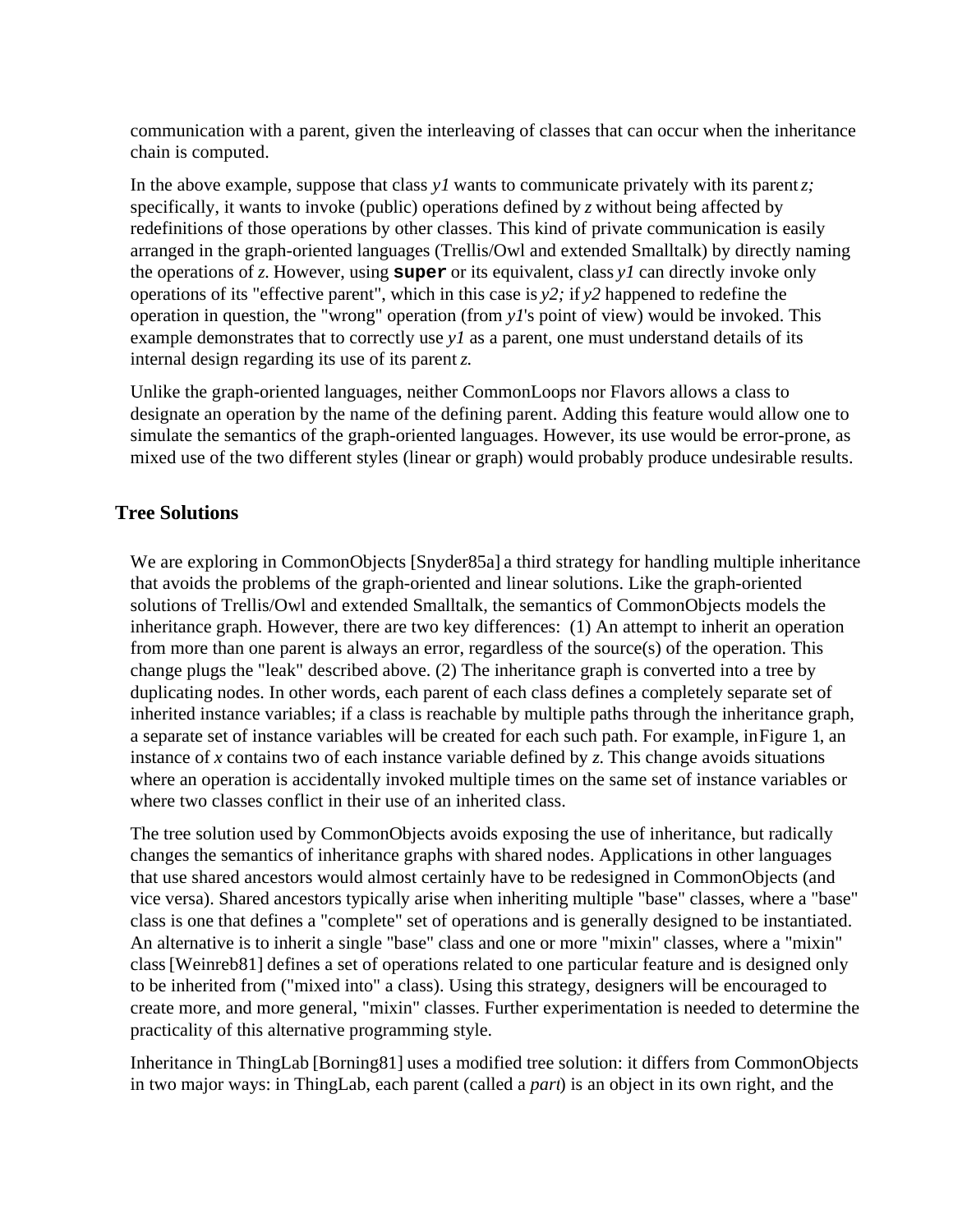ThingLab *merge* capability can explicitly induce merging in the inheritance hierarchy.

### **Summary**

We have identified two areas where most object-oriented languages are deficient in their support for encapsulation. One area is the encapsulation of instance variables, a significant feature of most object-oriented languages. Many popular object-oriented languages (e.g., Smalltalk, Flavors, and ObjectiveC) allow free access to inherited instance variables by descendant classes, thus denying the designer the freedom to compatibly change the representation of a class without affecting clients. It is encouraging that several newer languages (Commonobjects, Trellis/Owl, and  $C_{++}$ ) correct this deficiency by restricting access to inherited instance variables. Where access to inherited instance variables is needed, it should be provided in the form of operations. Language support is needed to permit classes to directly invoke parent operations (on **self**) and to permit such operations to be made available in this manner but not via ordinary operation invocation. Furthermore, the implicit by-name merging of instance variables defined in separate classes is inconsistent with the goals of encapsulation.

The other area is the visibility of inheritance itself. Inheritance is a useful mechanism for reusing code; the decision by the designer to use inheritance for this purpose should be private and easily changed. To permit the use of inheritance to be private, a class must be able to exclude operations defined on its parents. A class must not refer to ancestors other than its parents. A language cannot define a subtyping relation based solely on inheritance. Conflicts in operation inheritance between multiple parents must be reported regardless of the source(s) of the operation(s).

The two models of multiple inheritance in common use both require knowledge about the use of inheritance by a class to understand how to correctly inherit that class. CommonObjects provides an alternative form of multiple inheritance that supports encapsulated class definitions whose external interface is fully defined by a set of operations further experimentation is needed to evaluate and refine this programming style.

The challenge for language designers is to provide the means by which the designer of a class can express an interface to inheriting clients that reveals the minimum information needed to use the class correctly.

# **References**

- [Bobrow86] Danny Bobrow, et al. *CommonLoops: Merging Common Lisp and Object- Oriented Programming*. Proc. ACM Conference on Object-Oriented Systems, Languages, and Applications. Portland, Oregon, Sept. 1986.
- [Borning81] Alan Borning. The Programming Language Aspects of ThingLab, a Constraint- Oriented Simulation Laboratory. *ACM Transactions on Programming Languages and Systems* 3:4 (Oct. 1981), 353-387.
- [Borning82] Alan Borning and Daniel Ingalls. Multiple Inheritance in Smalltalk-80. Proc. AAAI 1982, 234-237.

[Brachman85] Ronald J. Brachman. "I Lied about The Trees" - Or Defaults and Definition in Knowledge